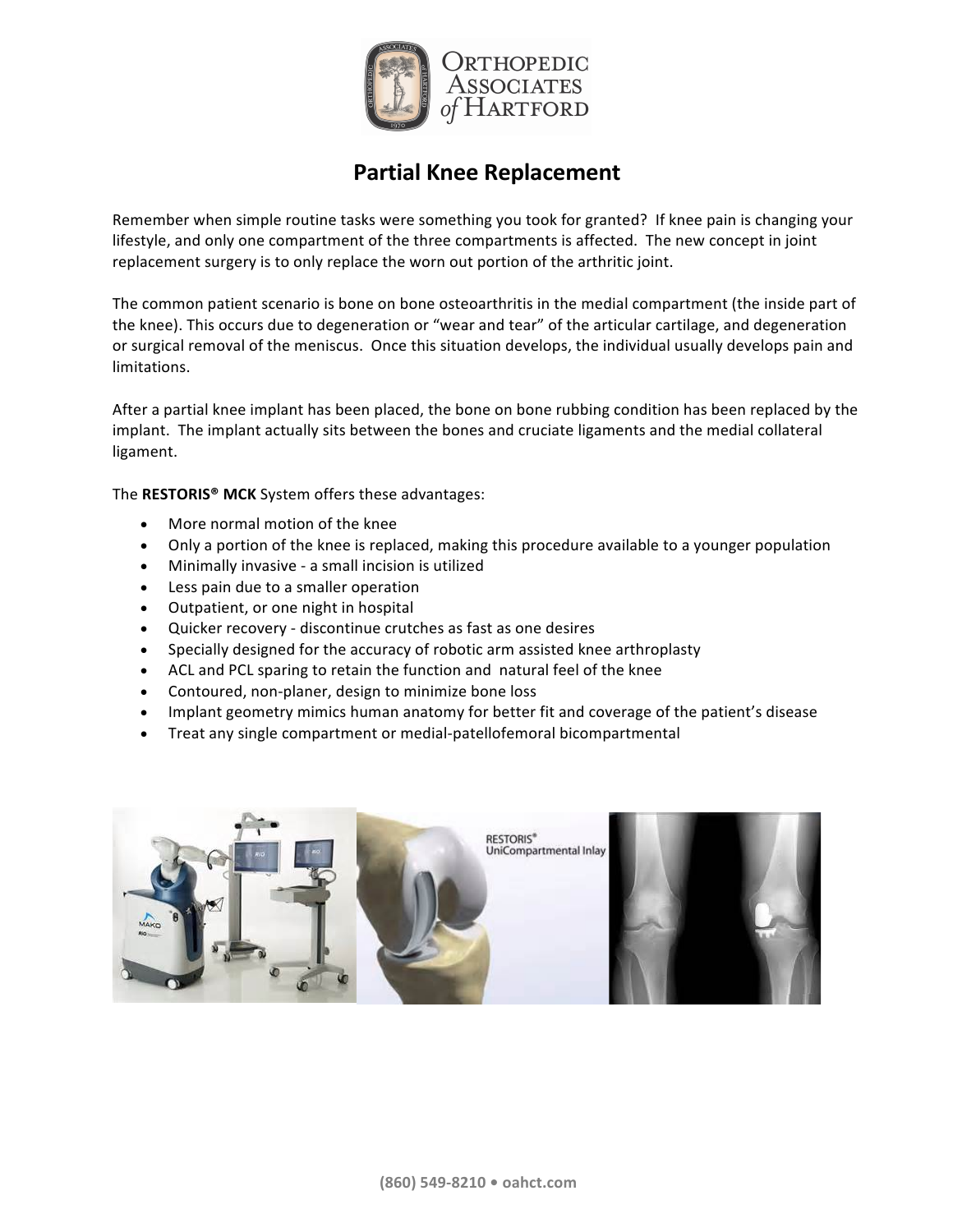

## **In Hospital Care and Physical Therapy:**

Early efforts at mobilizing the patient are made on the day of surgery. The patient is helped up to a chair the evening of surgery. Extensive walking is avoided for 12 to 18 hours post-operatively till the effects of the nerve blocks wear off and muscular control of the leg has returned (a small price to pay for the comfort provided).

On the day following surgery, the surgical drain (if utilized) is removed. The post-op compressive dressing is changed to a light dressing on post-op day # 2. Immediate full weight bearing is allowed. Range of motion and strengthening exercises are begun. Ambulation is encouraged. Stair climbing is taught. The goal of therapy is to reduce swelling and pain, normalize gait, restore strength, range of motion and balance.

## **Hospital Stay:**

The hospital stay is brief. Many patients are usually discharged home the day after surgery or potentially the day of surgery..

#### **Showering Post-operatively:**

In most cases the incision is closed in layers and surgical glue is placed over the incision. If the incision is closed with glue than patients can shower on postoperative day  $\# 2$ .

If the incision is closed with sutures or staples, it is safe to get the wound wet after the sutures/staples have been removed at the 1<sup>st</sup> post-op visit, until then showers are allowed with a waterproof dressing. If any drainage persists, the wound should be kept clean and dry with a sterile gauze dressing applied and changed as necessary and the incision cleaned with alcohol till it completely stops.

**Physical Therapy after Hospital Discharge**: Two options are available for post hospital therapy.

1. Home therapy – This is now the most commonly employed option. Most patients have insurance coverage for home therapy. The quality of home therapy is quite excellent. Duration varies, but is generally employed for 1 to 2 weeks.

2. Outpatient therapy - Outpatient therapy in a physical therapy department has the advantage of better equipment vs. what is available in home. More mobile patients often opt for outpatient care. Patients often migrate from home to outpatient therapy as they become more mobile.

## **Prevention of Blood Clots:**

Some type of blood thinner is used in almost all cases to prevent the formation of blood clots. The most common option utilized is the oral administration of enteric coated aspirin (ECASA) 325 MG 1 tablet twice a day for 1 month after surgery along with compressive stockings (TEDS).

If you are at high risk for blood clots, oral Coumadin (Warfarin) or fractionated Heparin (Fragmin or Lovenox) subcutaneous injections for 2 weeks will be utilized. If Coumadin is used twice weekly blood work is performed to ensure that the blood is not "too thin" and the dosing is correct to reduce the risk of blood clots. ECASA 325 mg twice daily is recommended for the next 2 weeks after the Coumadin or Fragmin/Lovenox is stopped.

## **Time on Walker or Crutches:**

Full weight bearing is allowed immediately after surgery. Most patients can wean off the walker or crutches as their muscle function, swelling and soreness allows. Many patients have moved to the use of a cane by 5 to 7 days post-op.